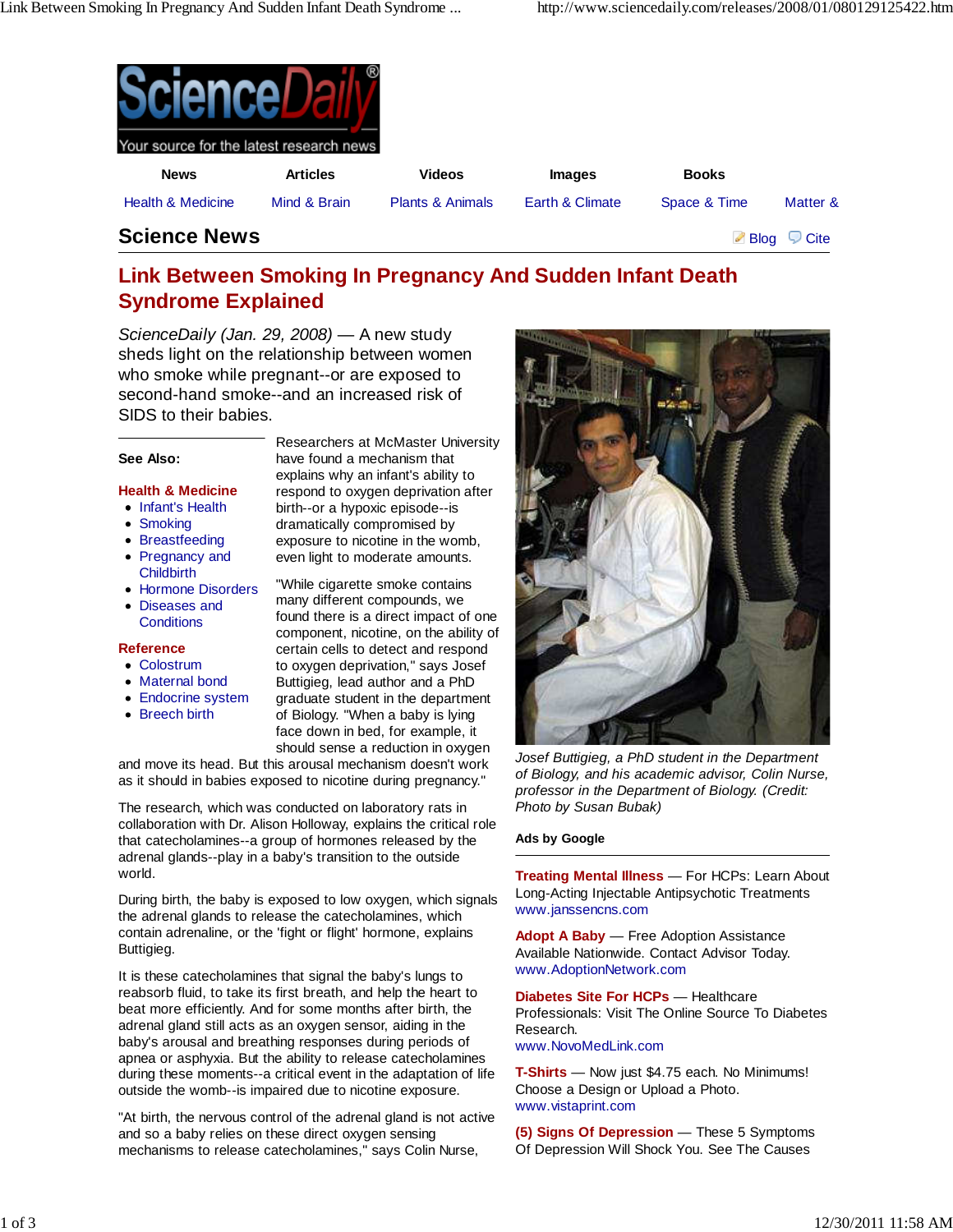academic advisor on the study and a professor in the department of Biology. "But nicotine causes premature loss of these mechanisms, which would normally occur later in development after nervous control is established. Thus, the infant becomes much more vulnerable to SIDS."

The findings are published online in the journal Federation of American Societies for Experimental Biology (FASEB) and will appear in the May 2008 print issue.

The study was funded in part by the Heart & Stroke Foundation of Ontario, Canadian Institutes of Health Research, and Focus on Stroke.

Recommend this story on **Facebook**, **Twitter**, and **Google +1**:

Like  $\leq 7$  **Tweet**  $\leq 0$  0 0

Other bookmarking and sharing tools:

| More

### **Story Source:**

The above story is reprinted from materials provided by **McMaster University**.

Note: Materials may be edited for content and length. For further information, please contact the source cited above.

Need to cite this story in your essay, paper, or report? Use one of the following formats:

 APA McMaster University (2008, January 29). Link Between Smoking In Pregnancy And Sudden

 $\circ$  MLA Infant Death Syndrome Explained. ScienceDaily. Retrieved December 30, 2011, from http://www.sciencedaily.com/releases /2008/01/080129125422.htm

Note: If no author is given, the source is cited instead.

**Disclaimer**: This article is not intended to provide medical advice, diagnosis or treatment. Views expressed here do not necessarily reflect those of ScienceDaily or its staff.

Now. knowwhatsbest.com

# **Related Stories**

**Why Risk for Sudden Infant Death Syndrome Is Greater in Babies of Mothers Who Smoke** (Nov. 10, 2010) — The link between maternal cigarette smoking during pregnancy and sudden infant death syndrome (SIDS) may relate to the negative effects of nicotine on the development of brain centers that regulate  $\ldots$  > read more

**Secondhand Smoke May Increase Vulnerability to Nicotine Addiction** (May 3, 2011) — Exposure to secondhand smoke, such as a person can get by riding in an enclosed car while someone else smokes, has a direct, measurable impact on the brain -- and the effect is similar to what  $\ldots$  > read more

**Smoking During Pregnancy Increases Risk Of**

**SIDS** (June 2, 2008) — A new study provides the most direct evidence that there exists a causal link between smoking during pregnancy and Sudden Infant Death Syndrome. Clinicians have long considered prenatal cigarette ... > read more

**Maternal Smoking May Alter Arousal Process Of Infants, Increasing Their Risk For SIDS** (Apr.

7, 2009) — A new study shows that maternal smoking is associated with an impaired infant arousal process that may increase the risk for sudden infant death syndrome. The authors suggest that maternal smoking ... > read more

**Moms' Smoking Linked To Increased Risk Of Birth Defects** (Nov. 5, 2008) — The damaging effects of smoking and smoke exposure can be seen at any age. Pediatricians have even noted these negative effects in various stages of infant development. The consequences of maternal ... > read more

# **Ads by Google**

**Are you at risk?** — Assess your heart attack risk with this online simple heart test. www.simplehearttest.com

**How to Do Meditation?** — Did You Know That Meditating Just 15 Min a Day Could Change Your Life

www.SilvaLifeSystem.com

**Brain Training Games** — Improve memory and attention with scientific brain games. www.lumosity.com

**Symptoms Of Depression** — These 3 Symptoms Of Depression Will Shock You. See The Causes Now. healthyweb.com

**Foods That Cause Diabetes** — Diabetes Can Be Prevented! Learn About Diabetes Foods To Avoid Susanfosterclinic.com